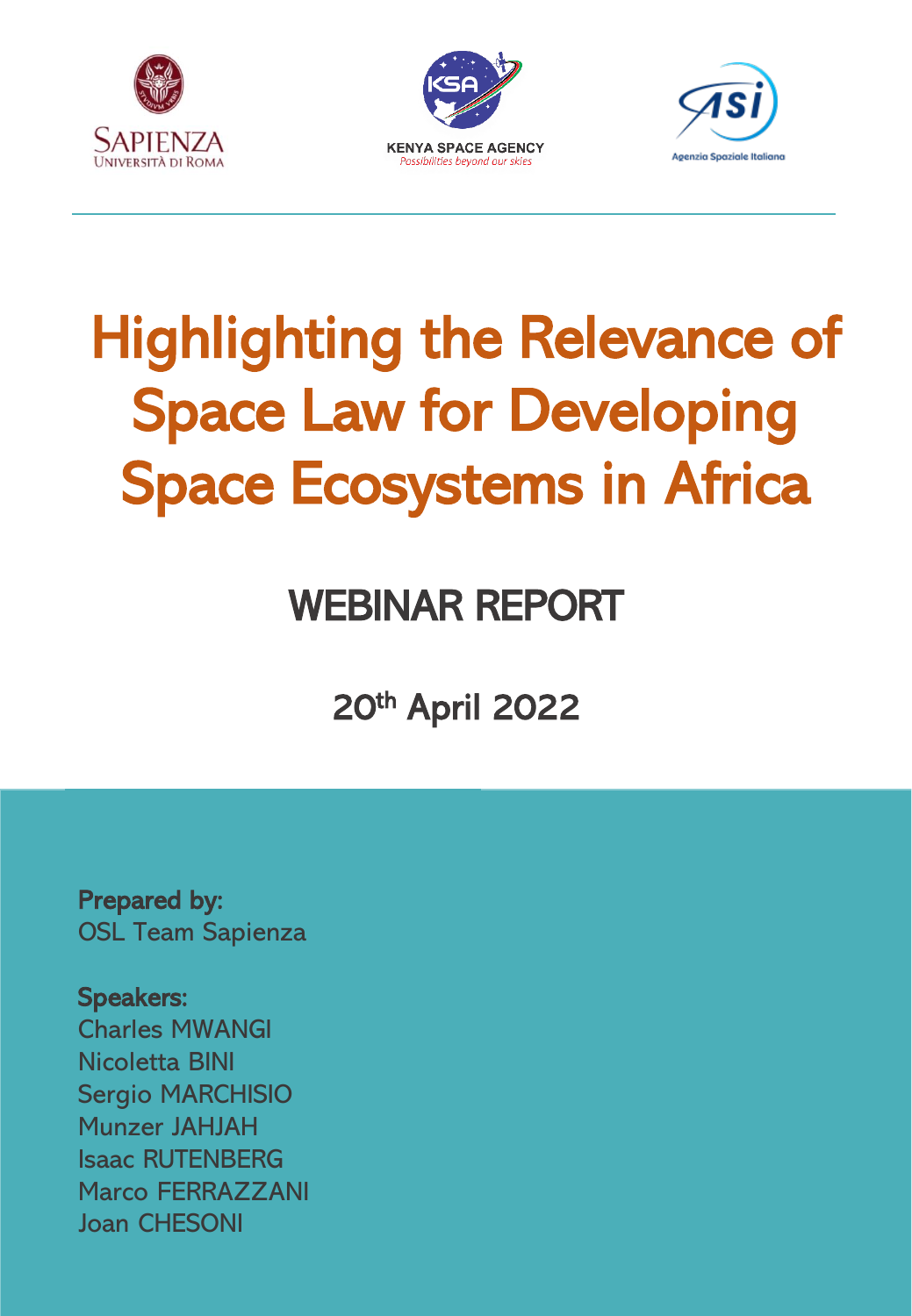

# **CONTENTS**

| <b>OSL Project Overview</b>  | 2  |
|------------------------------|----|
| Purposes of the Webinar      | 2  |
| Summary                      | 3  |
| Detailed Agenda              | 4  |
| Summary of the Interventions | 5  |
| <b>Q&amp;A Session</b>       | 9  |
| Participants                 | 10 |

ASI-Sapienza-KSA Webinar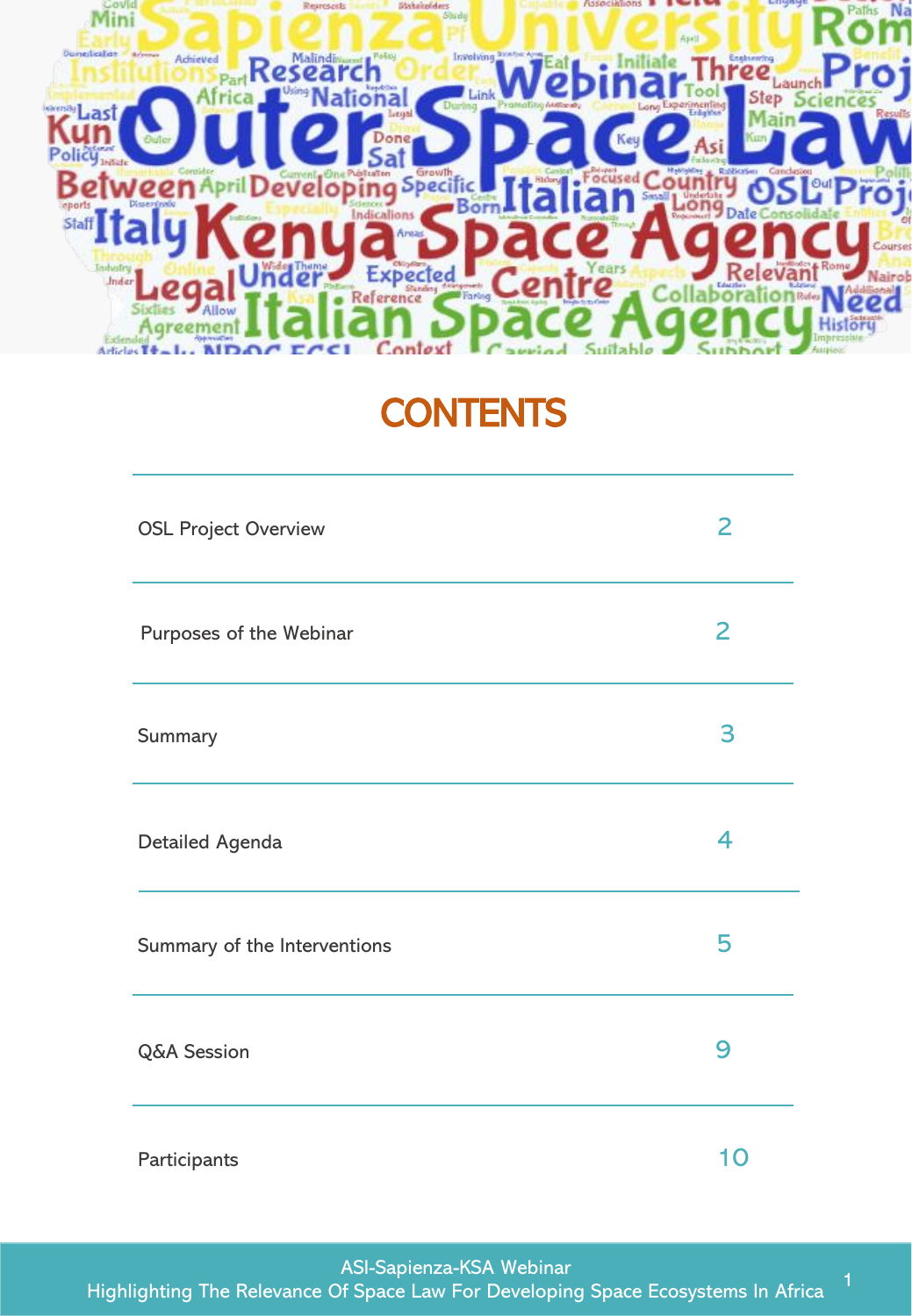### OSL PROJECT OVERVIEW

The Webinar Highlighting the Relevance of Space Law for Developing Space Ecosystems in Africa is part of the research project OSL - Outer Space Law for International Cooperation and Sustainable Development carried out by the Department of Political Sciences (DSP) of the Sapienza University of Rome, in collaboration with the Italian Space Agency (ASI) and the Kenya Space Agency (KSA), under the scientific coordination of Prof. Sergio Marchisio.

The OSL Project origins in the cooperation among DSP and ASI developed under the Agreement of Scientific Cooperation concluded by the Parties in 2019 to implement the 2015 Framework Agreement between ASI and Sapienza. It is a Project on legal research, covering three main areas: a) legal instruments of international cooperation for space activities, especially those between Italy and Kenya; b) legal and institutional aspects related to the governance of space activities in Italy and Kenya; c) the legal regime of new space activities, including small satellites, also making reference to the lessons learned from the 1KUNS-KenyaSat programme. The Project represents an important tool for consolidating the relations between ASI, Sapienza University of Rome and KSA in order to engage in a collaboration in the field of legal sciences, complementing the existing projects in the engineering sector. In this context, exchanging ideas among the Parties on the elaboration of national legal frameworks on space activities, both in Italy and in Kenya, represents a core issue. The Project envisages two paths of activities: from the one side, capacity-building and education; on the other side, research and dissemination.

# PURPOSES OF THE WEBINAR

As part of the OSL Project, the main purpose of the Webinar was to highlight the relevance of space law for developing space ecosystems in Africa. To this end, the first objective was to exchange views among participants and enlighten the audience on the existing legal frameworks and the need for space legislation and regulation for nascent space faring countries, such as Kenya. The meeting was also held in view of the joint involvement of the two teams, Sapienza and KSA, to the Global Conference on Space for Emerging Countries (GLEC 2022), organised by the International Astronautical Federation (IAF) in May in Quito.

ASI-Sapienza-KSA Webinar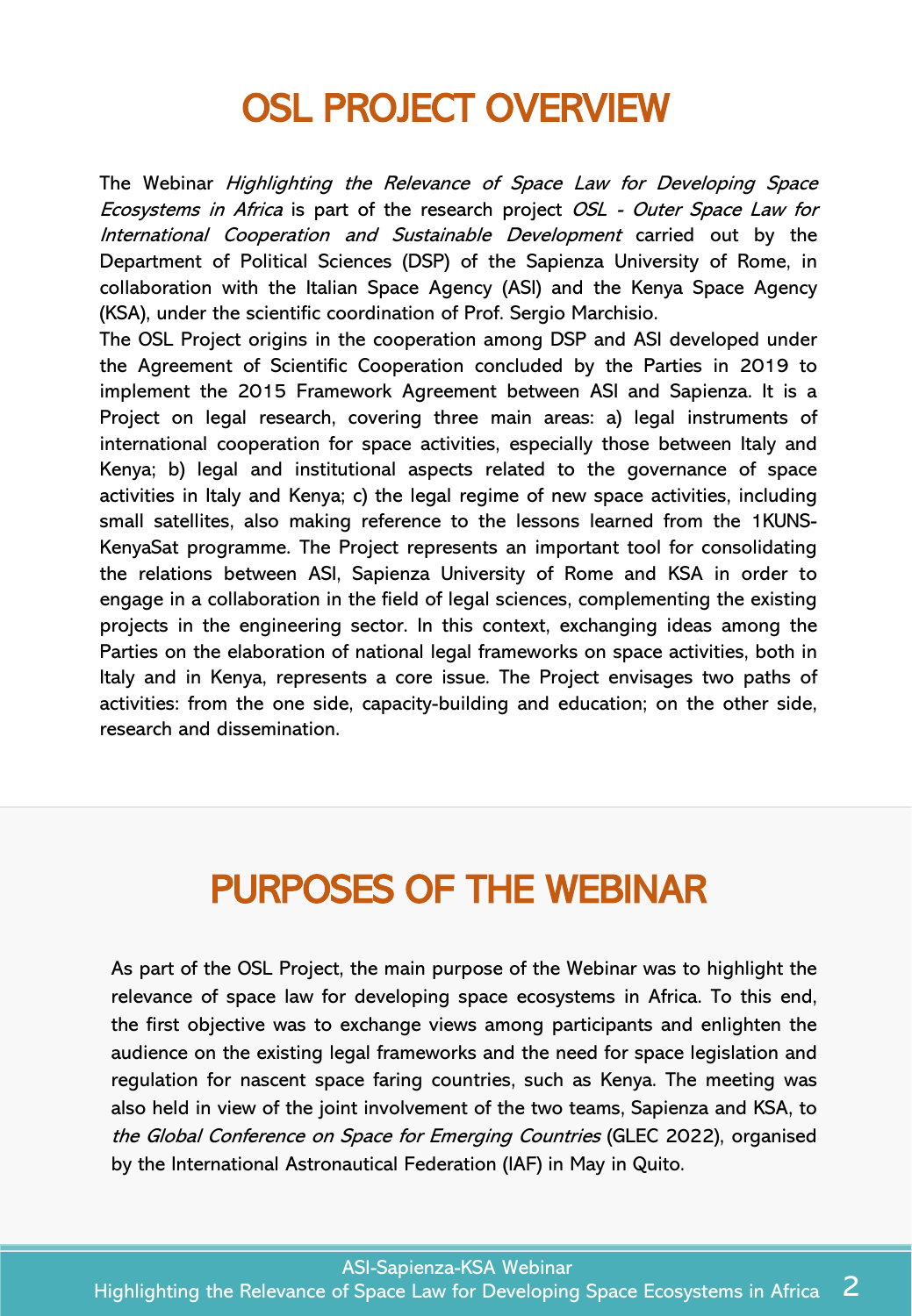

### **SUMMARY**

The Webinar focused on the importance of cooperation between Kenya and Italy in the development of space programmes, as well as on the compliance with rules and principles of law in carrying out space activities.

The event provided a comprehensive picture of space activities carried out in Kenya, also recalling the long-lasting cooperation between the African country and Italy in space activities. Panelists also mentioned the notable cooperation between the European Space Agency (ESA) and African countries, especially in the area of Earth observation, underlining the existence of an ESA policy offering access to space-derived data free of charge. Furthermore, the notions of innovation, intellectual property and the use of space-derived data were discussed as they are particularly relevant for Kenya and for the African continent for development purposes.

Then, the importance of international space law, policies and national space legislation was highlighted for the development of space ecosystems in Africa. In particular, norms and other measures that can be adopted in order to enable safe access to, and use of, outer space for emerging countries. It was especially noted that such measures do not hinder the access of nations with emerging space capabilities. Furthermore, Panelists referred to the opportunity to identify country's needs and end-users' requirements in order to set up appropriate legal frameworks.

Overall, the Webinar outlined the space law and policy elements considered for the development of space activities in Kenya. Furthermore, it gave insights of the benefits that space programmes and activities can provide for Kenya and the importance of cooperation between space agencies, namely KSA, ASI and ESA.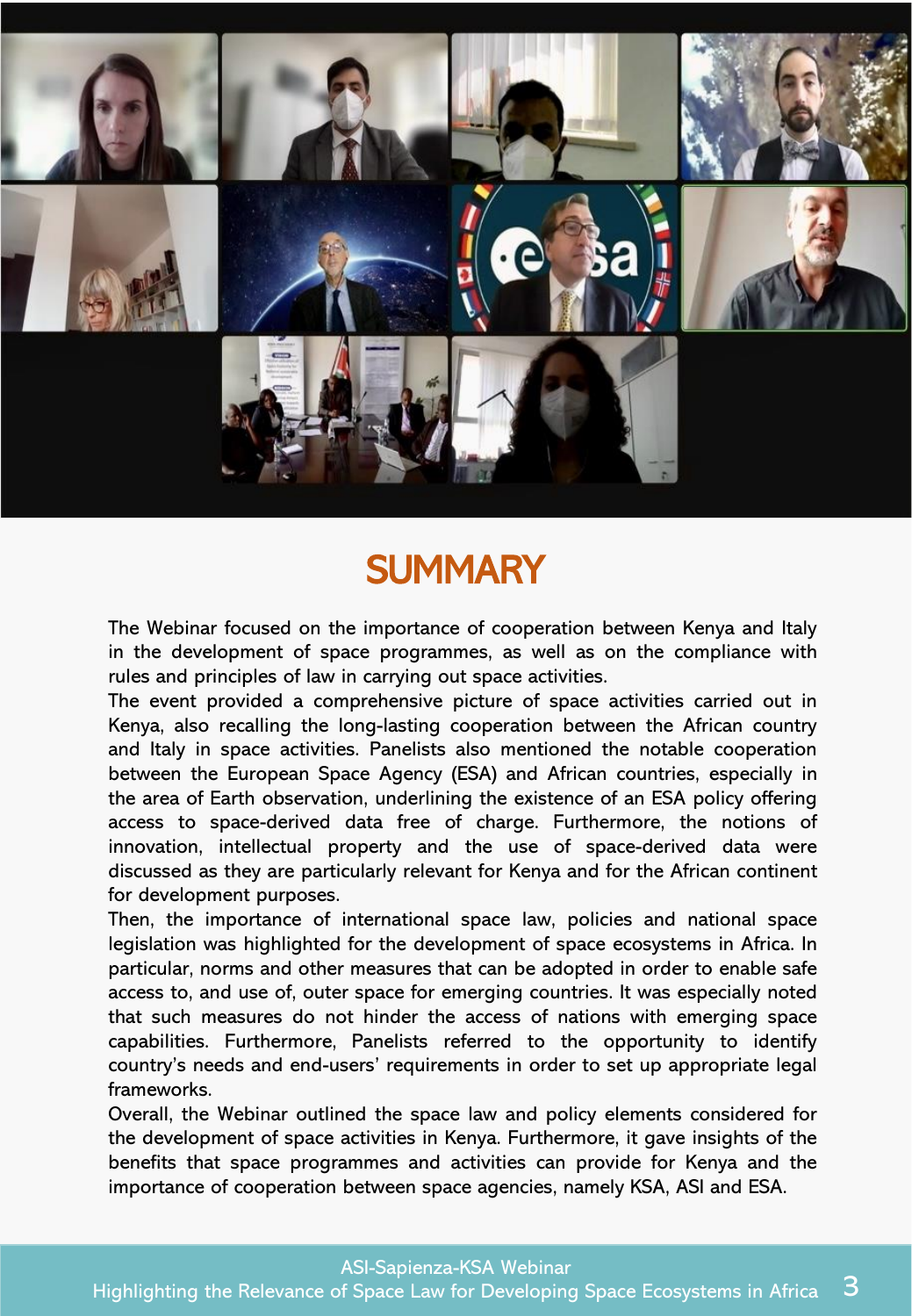### AGENDA OF THE MEETING



https://web.uniroma1.it/disp/en/disp/eve<br>nts/osl-outer-space-law-international-<br>cooperation-and-sustainable-development

**Highlighting the Relevance of Space Law** for Developing Space **Ecosystems** in Africa

Wednesday 20 April 2022<br>1 pm (CEST); 2 pm (EAT)

Zoom Platform Register here to receive the link

#### Program

 $h.1$  pm **Welcome Address Hillary Kipkosgey** Ag DG Kenya Space Agency

h. 1.05 pm **Moderator** Nicoletta Bini Legal Office, Italian Space Agency

h. 1.10 pm **Discussants** 

**Sergio Marchisio** Senior Lead OSL Project, Sapienza University

Munzer Jahjah **Broglio Space Center,** Italian Space Agency

#### **Isaac Rutenberg**

Associate Professor and Former Director CIPIT, **Strathmore University** 

#### **Marco Ferrazzani**

Legal Department, European Space Agency

**Joan Chesoni** Attorney General, State Counsel Office

h. 1.45 pm Q&A

h. 2.05 pm **Closing Remarks** 

#### ASI-Sapienza-KSA Webinar Highlighting the Relevance of Space Law for Developing Space Ecosystems in Africa 4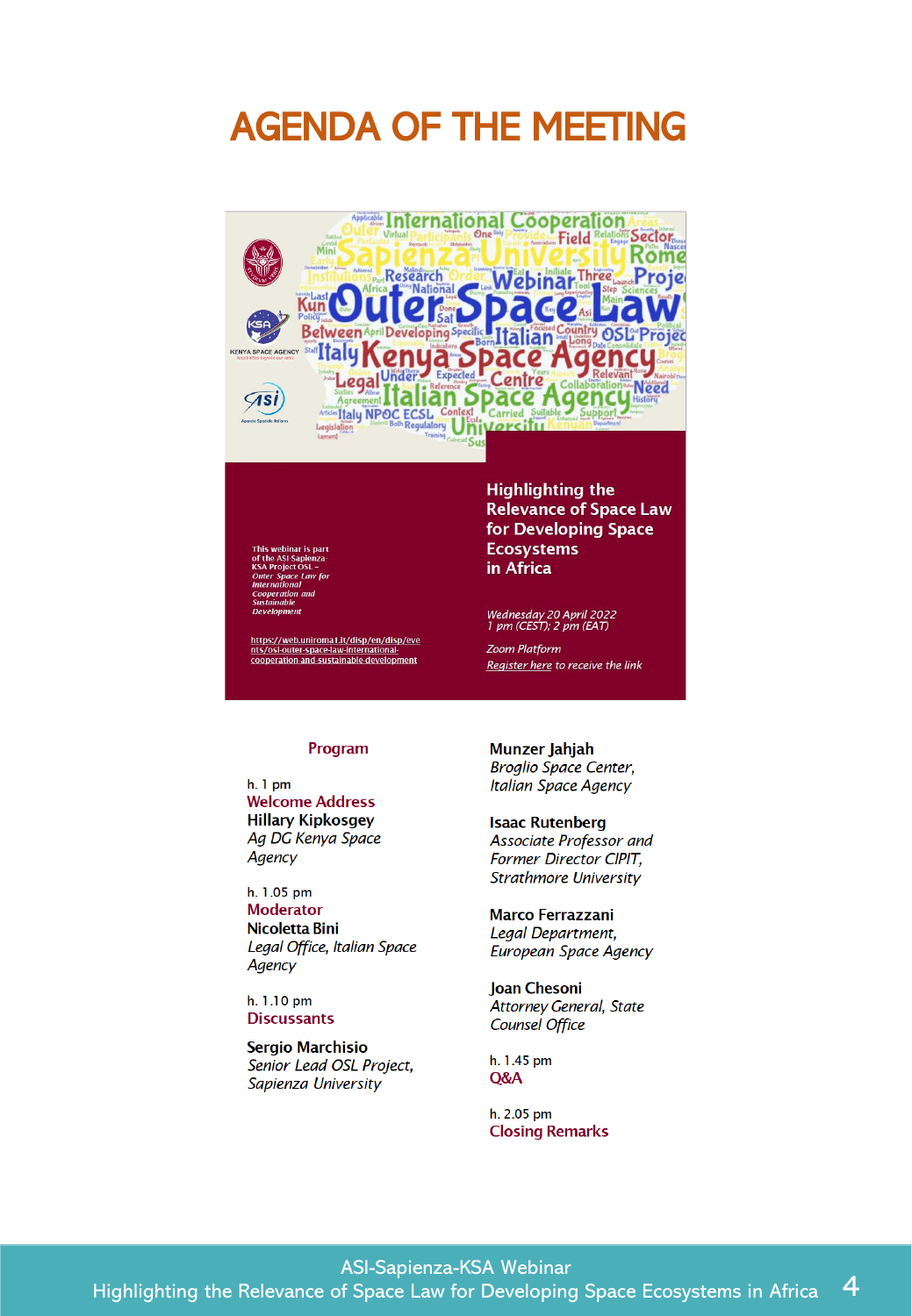### WELCOME ADDRESS

#### Charles Mwangi

Director Space Sector and Technology Development, KSA

Mr. Charles Mwangi opened the Webinar by thanking the Italian Space Agency (ASI) and Sapienza University of Rome for having organised the Webinar, which Mwangi considers a valuable opportunity to learn more on how the partners of the OSL Project can collaborate on space law and learn about the legislative frameworks they need to have in this. Mwangi then focused on the major steps Kenya undertook in developing space activities, starting from the 60s, when Italy and Kenya concluded the intergovernmental agreement for the establishment of the San Marco Project Space Centre. He followed by mentioning the adoption of the first legislative guidance for space activities in Kenya in 1993, the subsequent establishment of the National Space Secretariat in 2009, precursor of the Kenya Space Agency, established in 2017. The launch of the first object into space by Kenya, namely the 1KUNS-KenyaSat announced the entry of Kenya among the space-faring countries. Another milestone mentioned by Mwangi is the adoption of the KSA Strategic Plan in October 2020. Mwangi concluded the Welcome Address by underlining that the discussions during the Webinar would be functional to guide Kenya to understand the path the Country needs to follow, also as a developing country, and that would be an

opportunity for the participants from other developing countries to learn from the experience.

### **MODERATOR**

### Nicoletta Bini

Legal Officer, ASI

Ms. Nicoletta Bini introduced the Webinar, underlying that it is part of the ASI-Sapienza OSL Project. Bini's intervention focused on the fundamental benefits space technologies and applications bring to our daily lives by contributing to the scientific, social and economic development of all countries. Bini especially referred to Space Agenda 2030, mentioning the crucial role space applications play for sustainable development and their highly relevance to achieve the global development agenda as both enablers and drivers. Bini stressed that in recent years the growing number of actors involved, along with the diversification of space activities, has brought new challenges that may affect the possibilities to preserve the safe utilisation of outer space. A key element to allow the continued safe use of space by all countries outlined by Bini is the respect of the rule of law and the strengthening of the global governance of space activities. In this respect, Bini noted that space legislation can play a special role.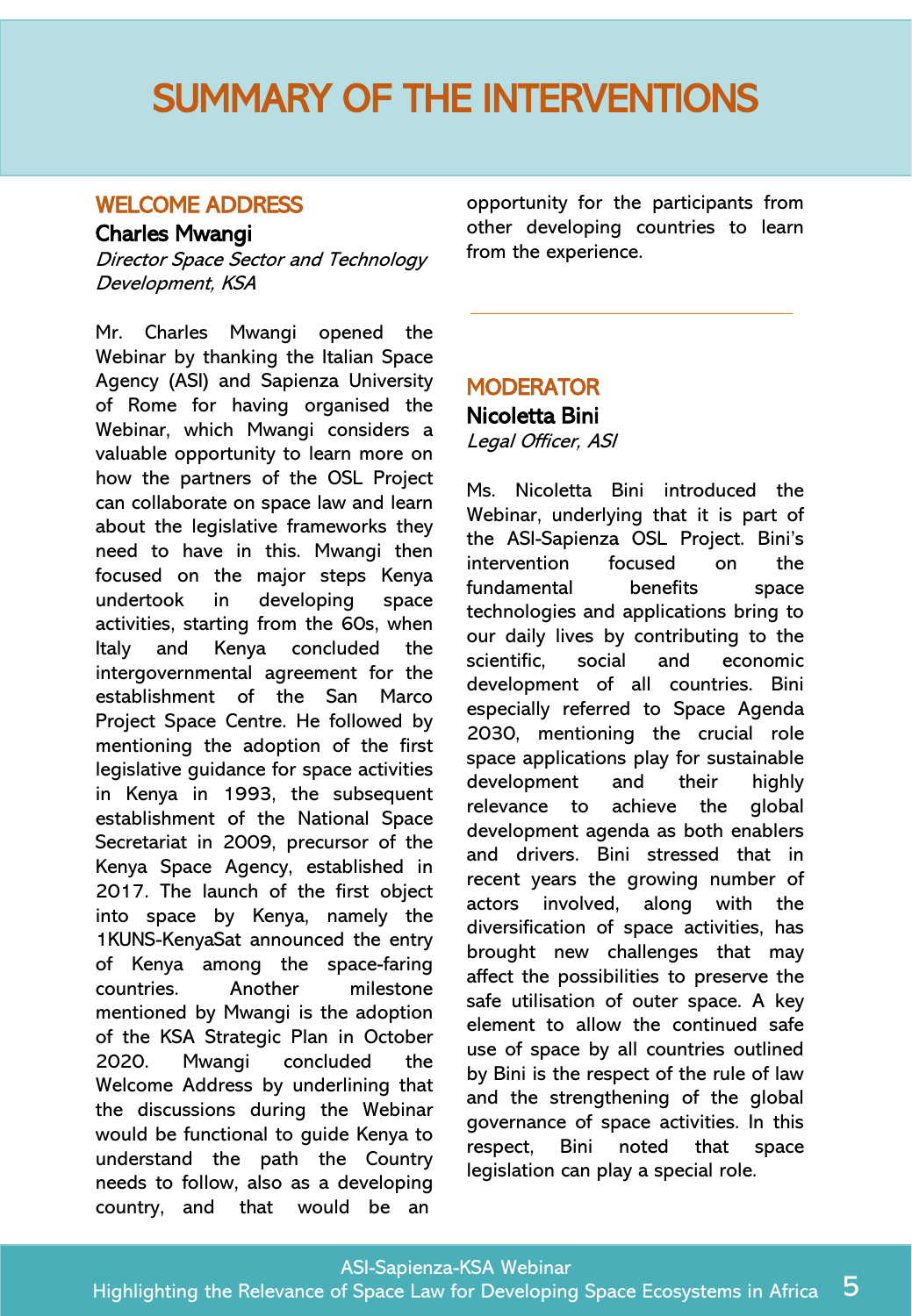### **DISCUSSANTS**

#### Sergio Marchisio

Senior Lead OSL Project, Sapienza **University** 

Prof. Sergio Marchisio focused on the OSL Project and the related activities, both underway and ahead, jointly undertaken by Sapienza and KSA in the space law and policy field. Marchisio underlined that the topic of the Webinar is a reference objective of the OSL Project, taking place within the bilateral cooperation between Italy and Kenya on space activities. Marchisio in particular referred to the long-lasting relations between Italy and Kenya, started with the establishment of the Broglio Space Centre (BSC) in Malindi and the Intergovernmental Agreement signed in 2016 and currently in force, through which each Party agreed to use the BSC for the activities identified in the Agreement. Then, Marchisio outlined the specific issues the Project focuses on, such as the identification of the most suitable regulatory framework relevant to specific needs and requirements of the Partners in a comparative mode and the legal framework applicable to small satellites, in particular with reference to the 1KUNS-KenyaSat. Along these lines, Marchisio noted that Kenya adopted several documents applicable to the space sector, which are in line with the African continental development Agenda. Coming back to the OSL Project, Marchisio referred to its beginning in 2019, to the Course organised by ASI, KSA and the

United Nations Office for Outer Space Affairs (UNOOSA) at the BSC in Malindi which dealt, *inter alia*, with space law and policy. Furthermore, Marchisio mentioned the activities ahead, namely the participation of members of the OSL Project from both Sapienza and KSA to the Global Conference on Space for Emerging Countries (GLEC 2022) organised by the International Astronautical Federation (IAF) in May in Quito, Ecuador, on raising awareness of the essential and legislative elements that must be considered in establishing a firm foundation for national and regional space programs. Three further issues have been discussed. The first focused on the benefits of space activities as a global objective and the development of national regulatory frameworks for space activities as a key step for space developed nations as well as for States with emerging space capacity. International space treaties indicate to conduct space activities for the benefit and in the interests of all countries, irrespective of their degree of economic or scientific development and whether they carry out space activities or not. The same should apply to other kinds of normative frameworks, of regional or national levels, including non-legally binding instruments.

A second point addressed the need that norms, guidelines, standards or other measures adopted, or to be adopted in the future to face new challenges, do not hinder the access of nations with emerging space capabilities, and this was particularly

ASI-Sapienza-KSA Webinar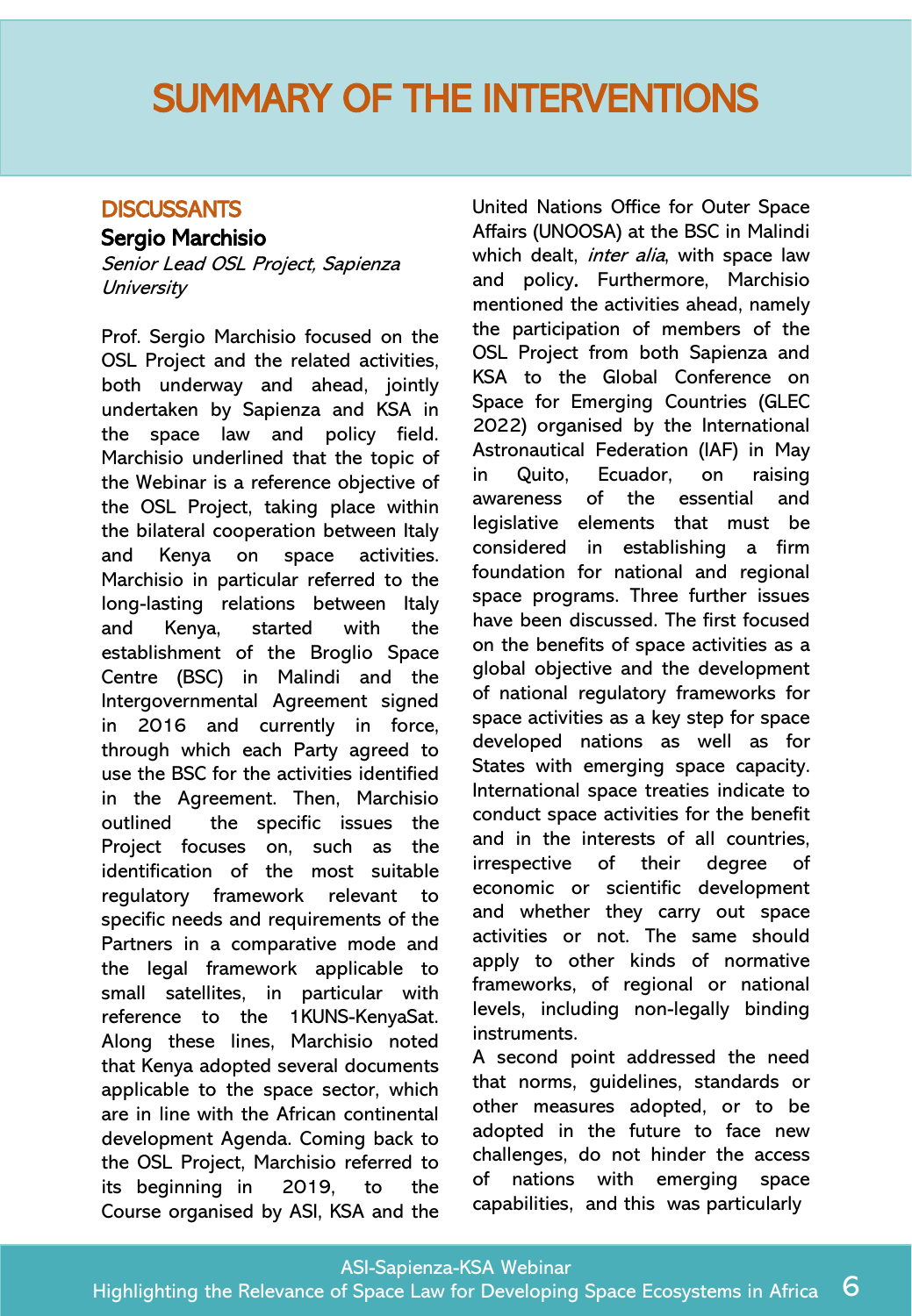considered in the drafting of the 21 Guidelines on the Long-Term Sustainability of Outer Space Activities. Marchisio underlined how the document contained a balanced perspective to ensure the ability to maintain the future conduct of space activities, realising the principle of equitable access to outer space while not hindering the emerging nations to carry out space activities, with a particular reference to small satellites. Marchisio concluded the intervention by recalling the importance of providing adequate legal and policy frameworks for the development of a firm national space ecosystem, which should materialise in a practical regulatory system for all actors involved, providing at the same time incentives for all stakeholders.

#### Munzer Jahjah

Head Broglio Space Centre, ASI

Dr. Munzer Jahjah's presentation dealt with the activities and programmes carried out in Kenya within the framework of the ASI-Sapienza Agreement in different areas related to the space sector. Jahjah underlined that in the passage of the management of the BSC in Malindi from Sapienza University to ASI in 2004, the two Parties concluded an Agreement to ensure the most advanced exploitation of research in the space sector through the most forwarded collaboration. The Programmes envisaged by such

collaboration range from higheducational programmes, such as the Master on Mission Design and Management launched in 2017 and the Training Course for African students organised in 2019 by ASI and KSA with the support of the UNOOSA, to the crafting of the minisatellite 1KUNS-KenyaSat by the University of Nairobi with the support of ASI and Sapienza University in 2017 the satellite 1KUNS-PF launched by JAXA and deployed by the ISS in 2018. Jahjah mentioned other projects, including WildTrackCube-SIMBA satellite, launched in 2021 from Baikonur and RIPAS programmes for the enhancement of space access programmes from Malindi base Luigi Broglio Space Centre. Two ongoing projects encompass the installation of two telescopes in Kenya to implement an equatorial informative observatory for space objects during in-orbit and re-entry phases and a collaboration with the KSA for space weather applications. In concluding his intervention, Jahjah underlined that Sapienza is "presente", not only in the scientific projects but also in the space law field, in particular with the OSL Project.

#### Isaac Rutenberg

Associate Professor and Former Director CIPIT, Strathmore University

Dr. Isaac Rutenberg's intervention focused on what drives innovation economy in Kenya and in Africa and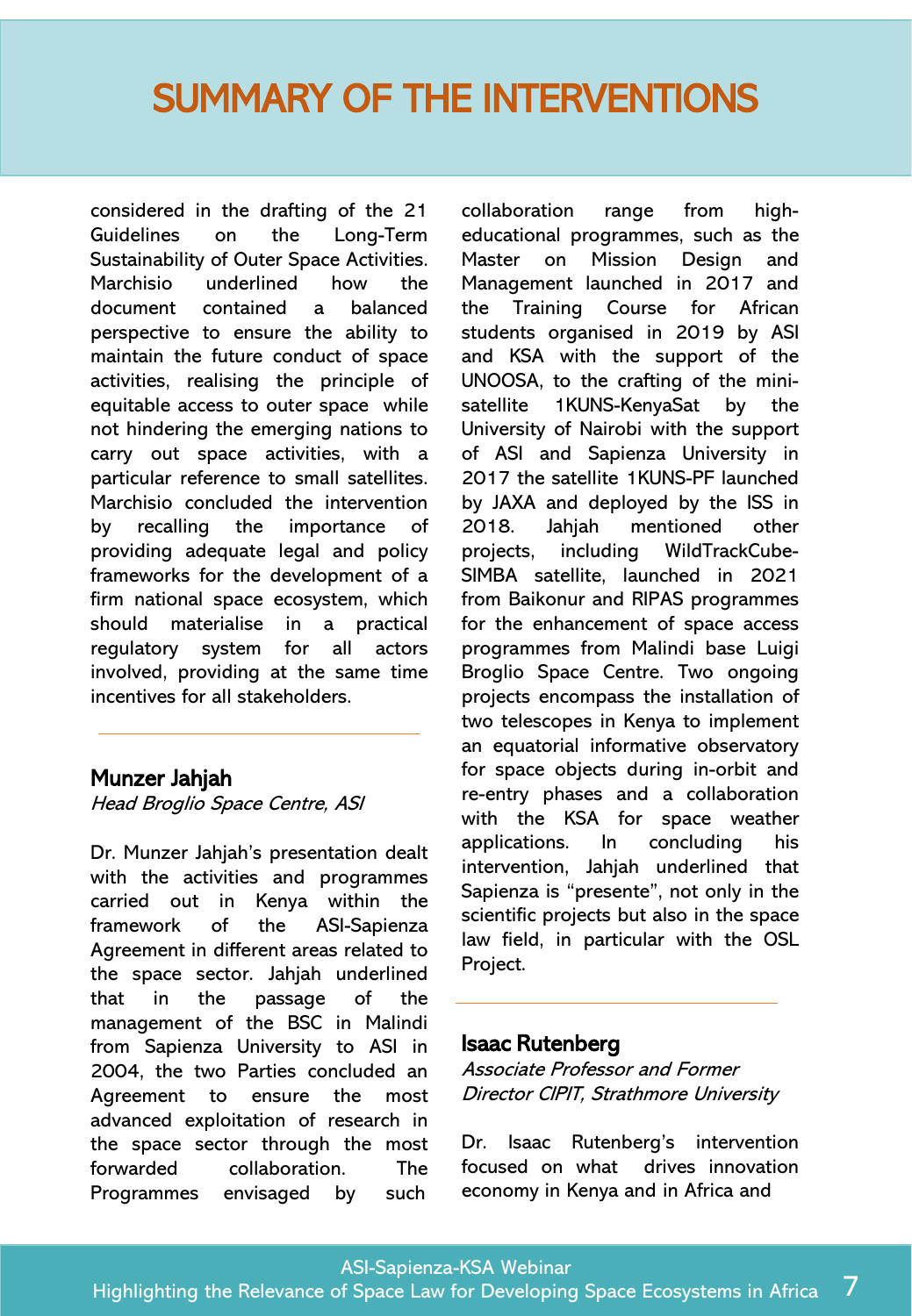On how some steps in developing space capabilities can be so inspirational for the youth. One of the steps recalled by Rutenberg is the launch of the first Kenyan satellite, 1KUNS-KenyaSat by the University of Nairobi. He underlined how in recent years the lowering in the costs of space manufacturing and launching made space programmes much more available and feasible for countries, especially emerging ones. In this line, the increased possibilities of launching space objects are enabling, or should enable, innovation. At the same time, Rutenberg noted that a drawback in harnessing the benefits of space applications is the lack of data across Africa and the lack of African satellites dedicated to collecting data from space to this date. Finally, he underlined the importance of settingup a policy which encourages innovation in the space sector. This can be seen as a social investment for students.

### Marco Ferrazzani

Legal Department, ESA

Dr. Marco Ferrazzani offered an overview of the ESA space programmes developed in Africa, in particular with Kenya. He first highlighted that the last years witnessed a significant development of space activities in the African continent, stimulating the interest of numerous institutions. The same African Union (AU) provided for the setting-up of a regional space agency,

the African Space Agency (AfSA), which will benefit the Member States of the AU and will provide many possibilities for space cooperation. Ferrazzani then focused on the consolidated ESA programmes for the free access to data from European EO satellites. These programmes in particular provide dataset free of charge and freely available for all African users, which can be used for monitoring the soil, wetlands, lakes and the atmosphere. Among the mentioned programmes there is the ongoing cooperation between ESA and the South Africa Space Agency (SANSA) which encompasses several projects, especially on EO; the ESA Biomass mission to monitor the state of forests around the world and how they are impacted by climate change. Notably, ESA concluded an Agreement with the national space agency of Gabon for calibrating the technology by monitoring the African rain forests. Finally, Ferrazzani stressed the longstanding cooperation with Kenya for the use of the telemetry and tracking station of Malindi.

### Joan Chesoni

Attorney General, State Counsel Office

Ms. Joan Chesoni's intervention dealt with internal developments in Kenya with respect to the adoption of a regulatory framework for space activities. First, Chesoni gave an insight

ASI-Sapienza-KSA Webinar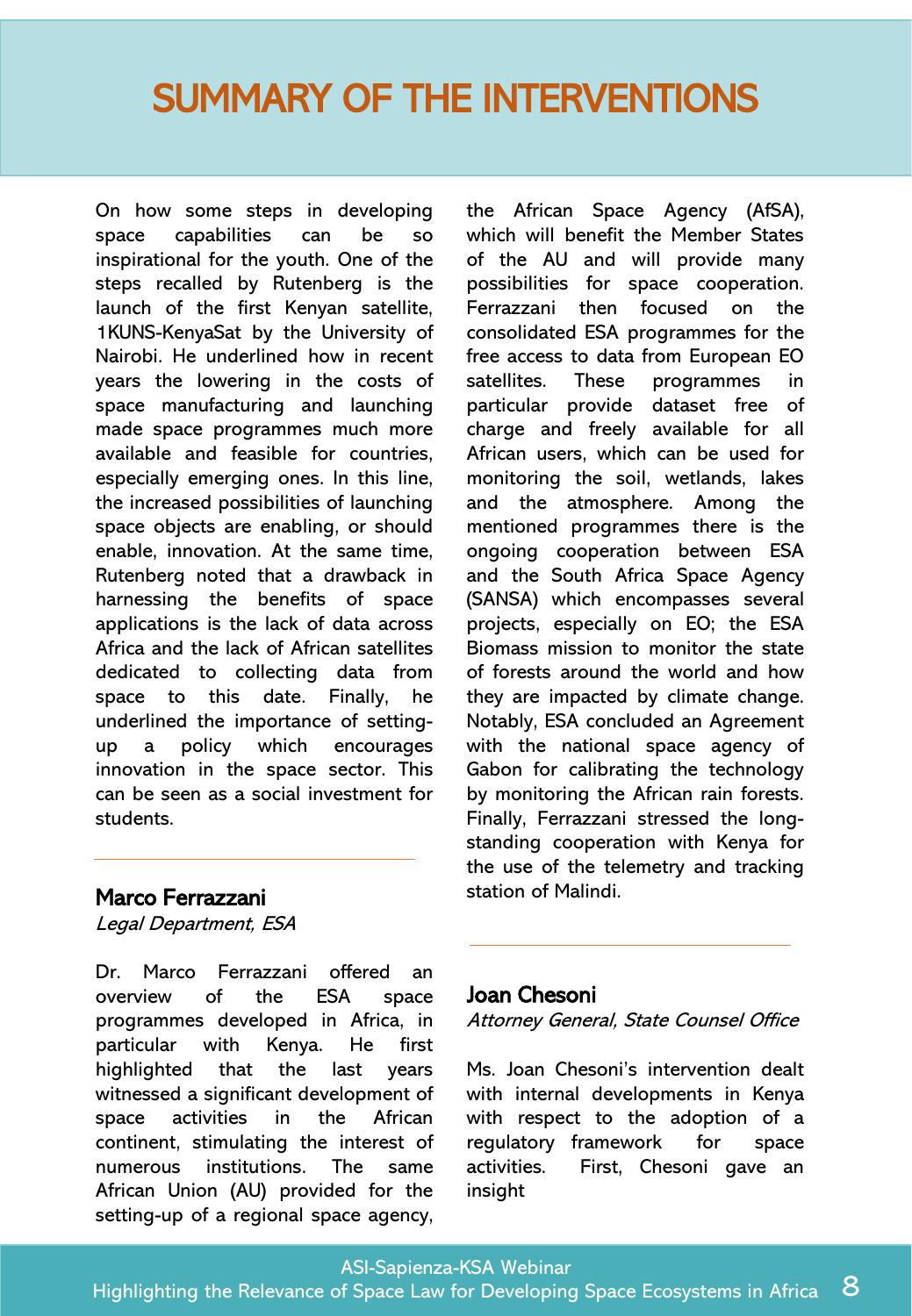on the policy and legal documents on space activities adopted in Kenya in recent years and underlined that Kenya is committed to adopting policy and legislative frameworks to make Kenya achieve its objectives in terms of engagement in the space economy. A point she stressed is the need to first identify objectives which can be included in a policy and then develop a national legislation, as the policy founds legislation and there can be no law without policies supporting it. At the same time, it is important to engage the public sector. As Chesoni pointed out, States need to create frameworks that work for the people. A further point underlined is the importance of developing human capacity. In this sense, she recognised the benefits in terms of building capacity, including technical and legal, of Italy-Kenya cooperation. A last point highlighted refers to identifying sources of finance that can support the development of space activities also in the delivery of public sector functions. While historically most of space activities were carried out by States, the commercialisation of space and the entry into space of the private sector, determined a shift that States could harness. An important aspect is to engage the private sector in space activities. In this regard, she mentioned the Space Protocol of the Cape Town Convention. Finally, Ms. Chesoni expressed the view that there is a need to enable space economy to develop in an equitable way.

### Q&A SESSION

Moderated by Nicoletta Bini

Participants demonstrated great interest in the Webinar. Questions dealt with legal, policy and financing matters, as well as technical and engineering aspects Questions concerned space innovation, the KSA initiatives on education, and more specifically the Broglio Space Centre, and the availability of data from tracking stations used for agriculture in order to provide updated mapping.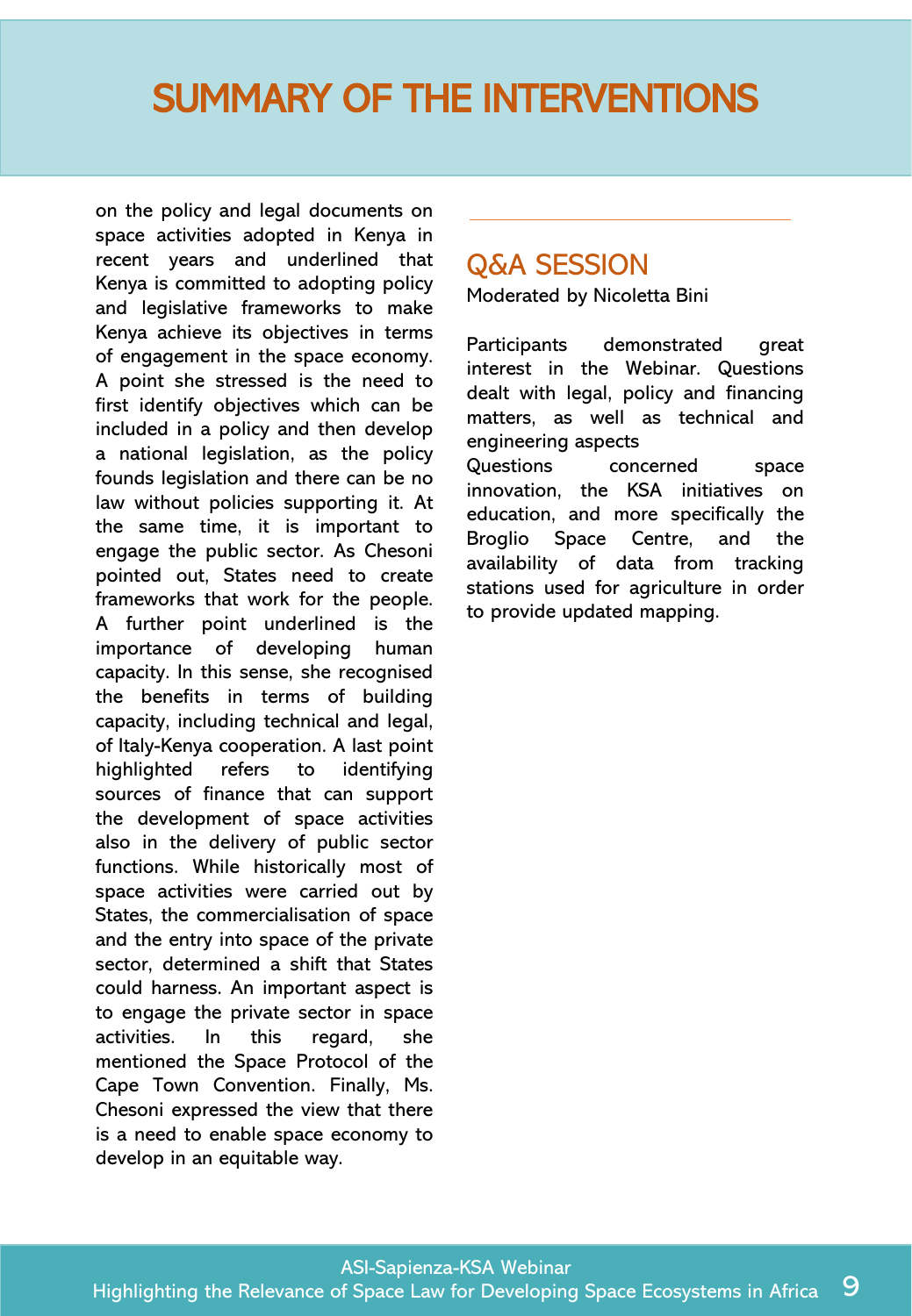### PARTICIPANTS



From **15** countries

Algeria, Austria, Brazil, France, Germany, Greece, India, Italy, Kenya, Netherlands, Pakistan, Switzerland, Tanzania, Turkey and United States

### The link to the Live on Facebook is available [here.](https://web.uniroma1.it/disp/disp/disp/ricerca/progetti-di-ricerca/osl-outer-space-law-international-cooperation-and-sustainable)



64 people via Zoom

people via Facebook

Dipartimento di Scienze politiche - Sapienza Università di Roma was live. Published by ZOOM Video Livestream - Prod @ . 20 April at 13:04 · 3

The webinar is jointly organized by the Department of Political Sciences of Sapienza University and the Kenya Space Agency (KSA), with the further support of the Italian Space Agency (ASI). Participants will discuss the need for space legislation and regulation for emerging space faring countries such as Kenya, with the aim to initiate discussion on the international norms that Kenya could consider for ratification and/or domestication to guide and support the growth of the nascent space industry. This webinar is part of the ASI-Sapienza-KSA Project OSL - Outer Space Law for International Cooperation and Sustainable Development.



ASI-Sapienza-KSA Webinar